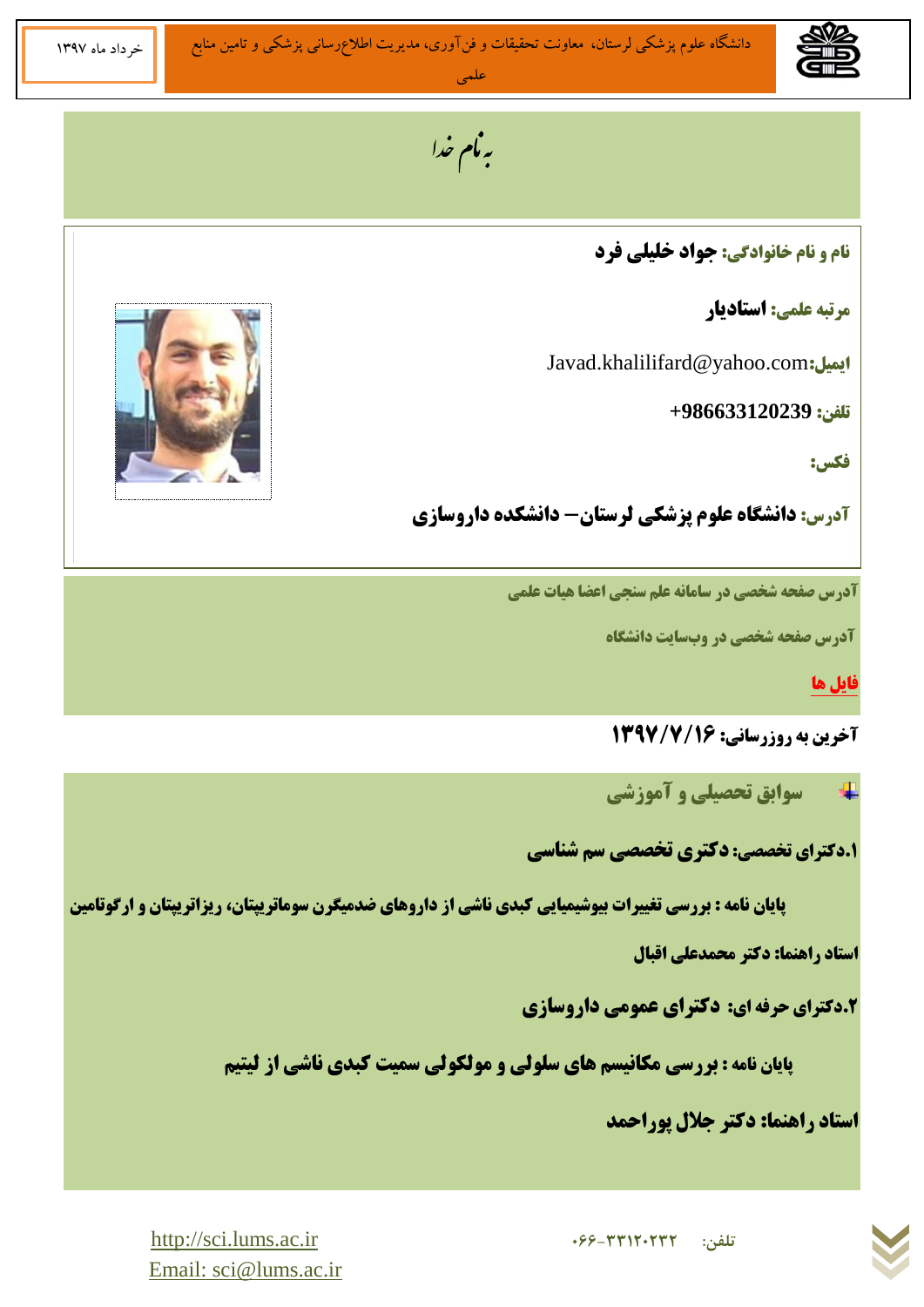خرداد ماه ١٣٩٧

- **شرکت در دٍرُ ّبی آهَزشی ٍ کبرگبُ ّب**
- **PCR, RT-PCR, Isolation of hepatocyte, Cytotoxicity assay, ROS assay, GSH assay**
	- **تأییذیِ ّب ٍ هجَز ّب**
		- **افتخبرات ٍ جَایس**
			- 4 **ظَاثق کبری**
			- **ظَاثق ثبلیٌی**
	- **ظَاثق تذریط) در هقبطع زیر(: تذریط ظن شٌبظی ٍ دارٍشٌبظی**
		- **۱. دکترای حرفه ای: سم شناسی و داروشناسی** 
			- **.2کبرشٌبظی ارشذ: ظن شٌبظی ٍ دارٍشٌبظی**
				- **.9 کبرشٌبظی: ظن شٌبظی ٍ دارٍشٌبظی**
					- **.4 کبرداًی: ظن شٌبظی ٍ دارٍشٌبظی**
		- **ثرگساری کبرگبُ )عٌَاى ،هحل ٍ زهبى کبرگبُ(**
			- **۶۰ میلی کارگاه مقاله نویسی: دانشکده داروسازی**
		- **کبرگبُ تکٌعیي دارٍیی: داًشکذُ پیراپسشکی**
			- $\frac{1}{2}$
		- **\* سوابق اجرایی (عنوان دقیق درج شده در ابلاغ، تاریخ شروع و اتمام)**

**هعئَل کویتِ تحقیقبت داًشجَیی داًشکذُ دارٍظبزی لرظتبى**

**مسئول کمیته تعاملات بین بخشی دانشگاه علوم پزشکی لرستان** 

**عضَ کویتِ ثیي الوللی ظبزی داًشگبُ علَم پسشکی لرظتبى**

**عضو کمیته مرجعیت علمی دانشگاه علوم پزشکی لرستان** 

**ظَاثق پصٍّشی** 



[http://sci.lums.ac.ir](http://sci.lums.ac.ir/) **<sup>066</sup>-33120232 :تلفن** Email: sci@lums.ac.ir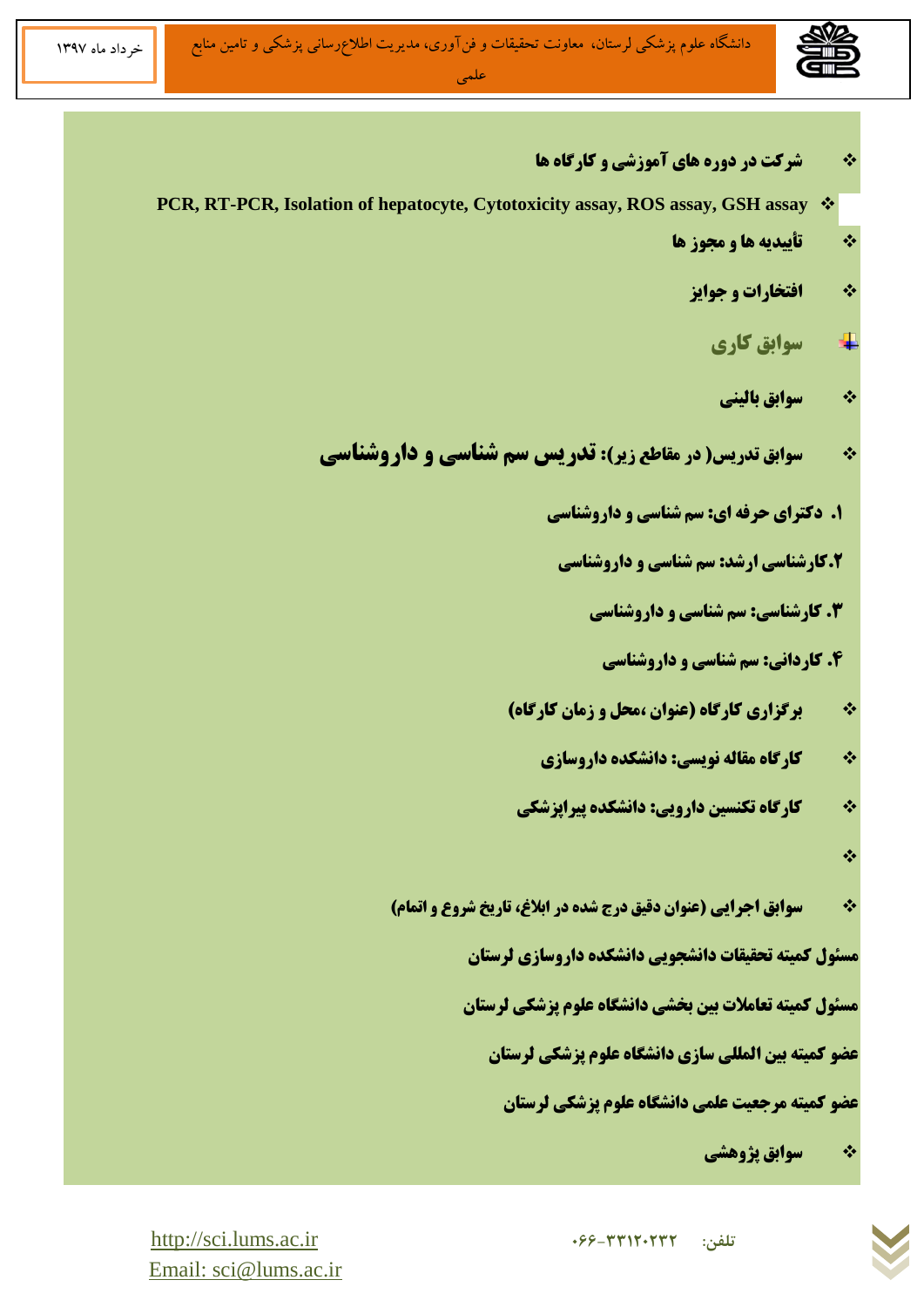

**الف. ابداعات و اختراعات** 

**ة.طرح ّبی پصٍّشی** 

**ج. راهنمایی پایان نامه ها و رساله ها** 

**د. مشاوره پایان نامه ها و رساله ها** 

**ه. مقالات** 

**0 فارسی** 

**.6**

 **اًگلیعی**

- 1- Triazole rizatriptan induces liver toxicity through lysosomal/mitochondrial dysfunction J Khalili Fard, H Hamzeiy, M Sattari, A Eftekhari, E Ahmadian, M Eghbal
- 2- A review of molecular mechanisms involved in toxicity of nanoparticles J Khalili Fard, S Jafari, MA Eghbal
- 3- Protective roles of N-acetyl cysteine and/or taurine against sumatriptan-induced hepatotoxicity J Khalili Fard, H Hamzeiy, M Sattari, MA Eghbal
- 4- Mechanistic approach for thioridazine-induced hepatotoxicity and potential benefits of melatonin and/or coenzyme Q10 on freshly isolated rat hepatocytes A Eftekhari, E Ahmadian, Y Azarmi, A Parvizpur, J Khalili Fard, MA Eghbal
- 5- The Effects of Cimetidine, N-Acetylcysteine, and Taurine on Thioridazine Metabolic Activation and Induction of Oxidative Stress in Isolated Rat Hepatocytes

A Eftekhari, E Ahmadian, Y Azarmi, A Parvizpur, J Khalili Fard, MA Eghbal

- 6- In vitro and in vivo evaluation of the mechanisms of citalopram-induced hepatotoxicity E Ahmadian, A Eftekhari, J Khalili Fard, H Babaei, AM Nayebi, Daryoush Mohammadnejad, Mohammad Ali Eghbal
- 7- Biomacromolecule based nanoscaffolds for cell therapy S Jafari, E Ahmadian, J Khalili Fard, AY Khosroushahi
- 8- Glutathione mediated reductive activation and mitochondrial dysfunction play key roles in lithium induced oxidative stress and cytotoxicity in liver

MR Eskandari, J Khalili Fard, MJ Hosseini, J Pourahmad

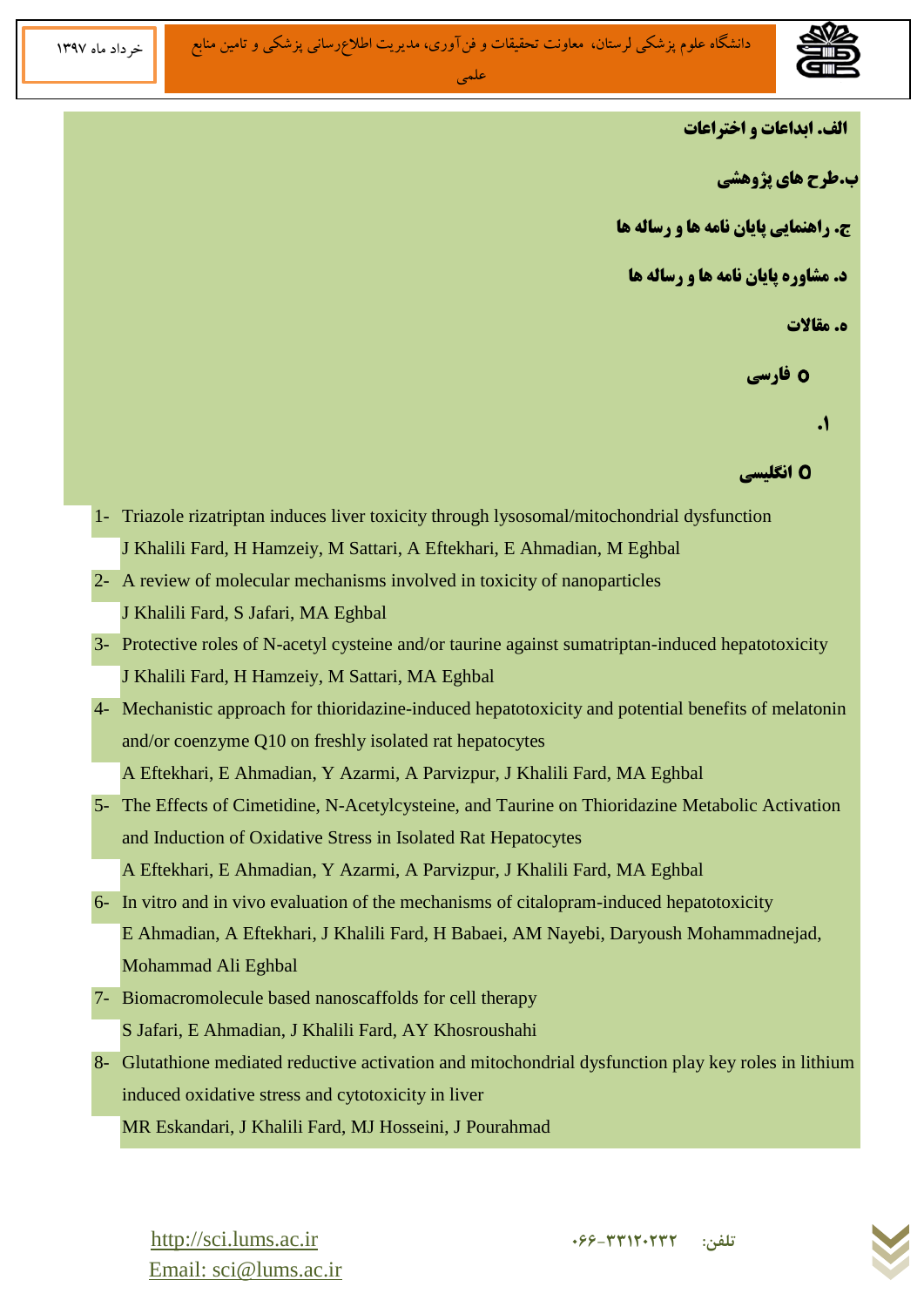

9- A new approach on valproic acid induced hepatotoxicity: involvement of lysosomal membrane leakiness and cellular proteolysis

J Pourahmad, MR Eskandari, A Kaghazi, F Shaki, J Shahraki, J Khalili Fard

10- Quercetin attenuates ergotamine induced toxicity in rat liver hepatocytes

JK Fard, M Sattari, H Hamzeiy, MA Eghbal, S Jafari

## **و. ارائه و چاپ خلاصه مقالات**

 **.6 هلی** 

1- A search for cellular and molecular toxicity mechanism of lithium carbonate induced hepatotoxicity. The First Seminar On The Role Of Basic Sciences On Health Promotion., March, 2011, Tehran, Iran (Abstract)

2- A search for cellular and molecular mechanisms involved in sodium valproate induced hepatotoxicity. The First Seminar On The Role Of Basic Sciences On Health Promotion., March, 2011, Tehran, Iran (Abstract).

## **.2 ثیي الوللی**

**Triazole rizatriptan Induces Liver Toxicity through Lysosomal/Mitochondrial Dysfunction. 13th Iranian International Congress of Toxicology, May, 2013 Urmia, Iran. (Oral)**

## **عالیق پصٍّشی**

**سم شناسی، داروشناسی، بیولوژی سلولی و مولکولی، نانوتکنولوژی، داروهای گیاهی** 

**کتت**

- **عضَیت در شَرای ًَیعٌذگبى ٍ داٍری هقبالت**
	- **عضَیت در هجبهع**
	- **هْبرت ّبی عوَهی/ عالیق عوَهی**



[http://sci.lums.ac.ir](http://sci.lums.ac.ir/) **<sup>066</sup>-33120232 :تلفن** Email: sci@lums.ac.ir